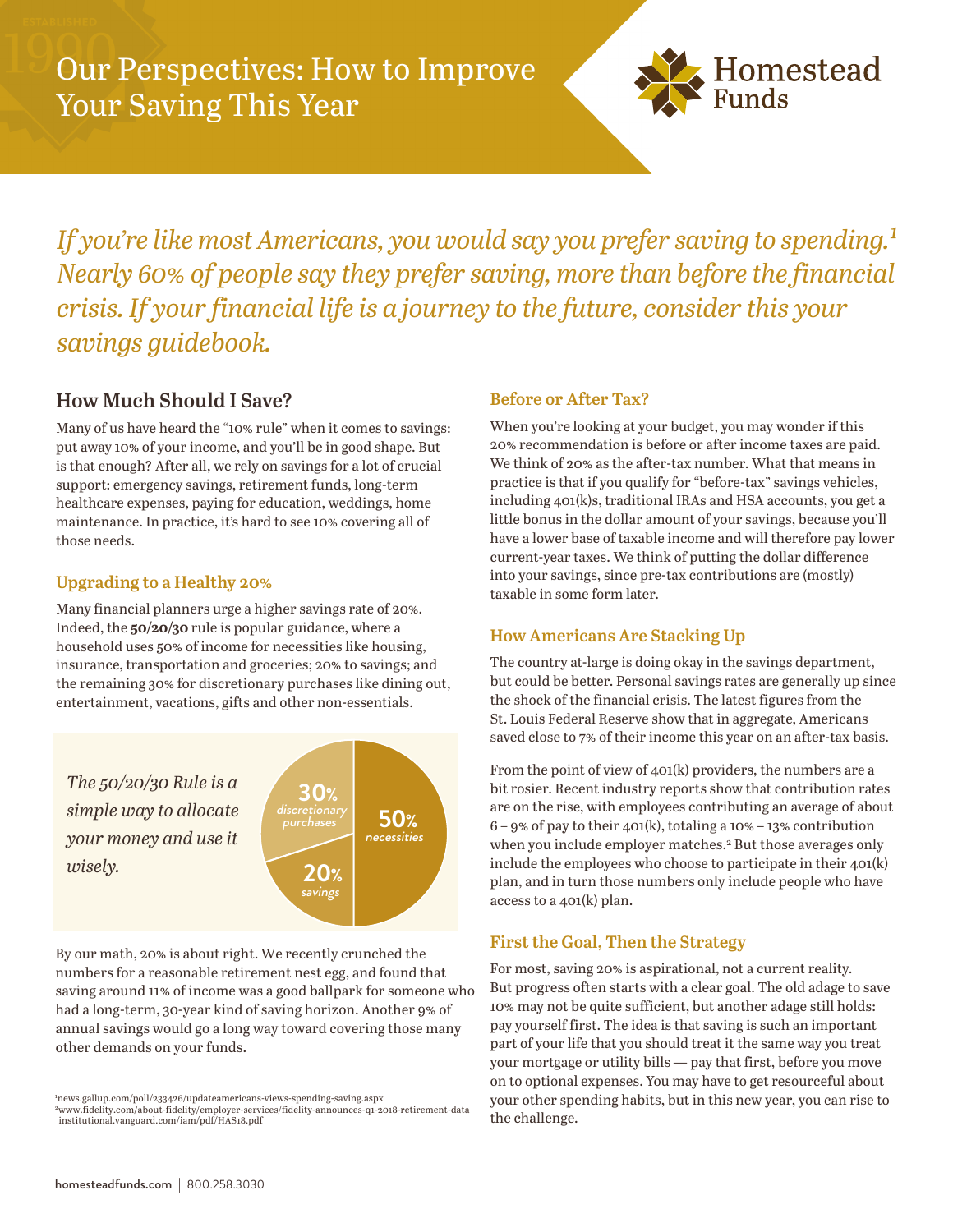#### **Four Ways to Capture Tax Benefits by Saving**

Each of these accounts offers tangible advantages compared to saving in a regular taxable investment or savings account. The devil is in the details; there's more to the rules and guidelines

for each option than we cover here. Want to learn more? Give us a call or see the links in the Helpful Tips section of our website at homesteadfunds.com.

## **Compare Tax Saving Options**

#### **RETIREMENT ACCOUNTS**

| Get untaxed compounding (and<br>no future income taxes) from a<br><b>ROTH IRA</b>                            | A Roth IRA is retirement-savings account where<br>your investment gains from dividends, interest<br>income and capital gains are not taxable on a yearly<br>basis. You use after-tax dollars to contribute to a<br>Roth. Withdrawals in retirement are tax-free, if you<br>are at least age 591/2 and the account has been open<br>for at least five years.                                               | <b>INTENDED FOR:</b> Anyone saving for retirement<br>whose annual income is under the limit<br><b>INCOME LIMIT:</b> Contributions phased out<br>for incomes between \$193,000 to \$203,000 for<br>married-filing-jointly in 2019<br>MAX CONTRIBUTION: \$6,000 across all IRAs;<br>those over 50 can contribute an extra \$1,000                                                                     |
|--------------------------------------------------------------------------------------------------------------|-----------------------------------------------------------------------------------------------------------------------------------------------------------------------------------------------------------------------------------------------------------------------------------------------------------------------------------------------------------------------------------------------------------|-----------------------------------------------------------------------------------------------------------------------------------------------------------------------------------------------------------------------------------------------------------------------------------------------------------------------------------------------------------------------------------------------------|
| Lower income taxes & defer<br>investment-gain taxes with a<br><b>TRADITIONAL IRA</b>                         | A traditional IRA is another retirement-savings<br>account where your investment gains are not<br>taxable on a yearly basis. If you qualify, you can also<br>deduct the amount of your contribution from your<br>current-year taxable income (i.e. you can use<br>pre-tax dollars).                                                                                                                       | <b>INTENDED FOR:</b> Max benefits for those who don't<br>have a 401(k) or similar plan through their employer,<br>plus lesser benefits for anyone else under the income<br>limit<br><b>INCOME LIMIT:</b> Tax-deductible contribution phase-<br>out starts at \$103,000, no deductions for those with<br>income over \$123,000 (married-filing-jointly)<br><b>MAX CONTRIBUTION:</b> Same as Roth IRA |
| <b>EDUCATION ACCOUNTS</b>                                                                                    |                                                                                                                                                                                                                                                                                                                                                                                                           |                                                                                                                                                                                                                                                                                                                                                                                                     |
| Grow education dollars untaxed<br>in EDUCATION<br><b>SAVINGS ACCOUNTS</b><br>(ESAs, also known as Coverdell) | ESAs have low yearly limits, but every little bit helps.<br>Like a Roth IRA, they use after-tax dollars, while<br>investment gains and withdrawals are tax-free if<br>they're within the guidelines for usage. Notably,<br>expenses for K-12 education can also qualify, and the<br>account owner can change the named beneficiary as<br>long as they stay within the same family.                        | <b>INTENDED FOR:</b> Anyone who wants to contribute<br>to a child's education savings; often popular with<br>grandparents and/or within estate plans<br><b>INCOME LIMIT:</b> Phase-out starts at \$190,000, no<br>contributions allowed for incomes over \$220,000<br>(married-filing-jointly)<br>MAX CONTRIBUTION: \$2,000 per year per<br>beneficiary (not per account)                           |
| Unlimited contributions in<br>tax-advantaged UGMA/<br><b>UTMA ACCOUNTS</b>                                   | Named for the Uniform Gifts/Transfers to Minors<br>Act, these accounts are a unique setup meant to<br>allow large gifts to minors with tax benefits if the gift<br>is used for education expenses. They're unusual in<br>that the account balance is considered the property<br>of the child, and investment earnings are taxed to<br>the child, though a significant amount is considered<br>tax-exempt. | <b>INTENDED FOR:</b> Large transfers, gifts or<br>inheritance meant for a minor and intended to be<br>used for education expenses. Also popular with<br>grandparents and estate plans<br><b>INCOME LIMIT: None</b><br>MAX CONTRIBUTION: Unlimited, but beneficiary<br>must be under 18                                                                                                              |

Homestead Funds does not offer legal or tax advice. Please consult the appropriate professional regarding your individual circumstance.